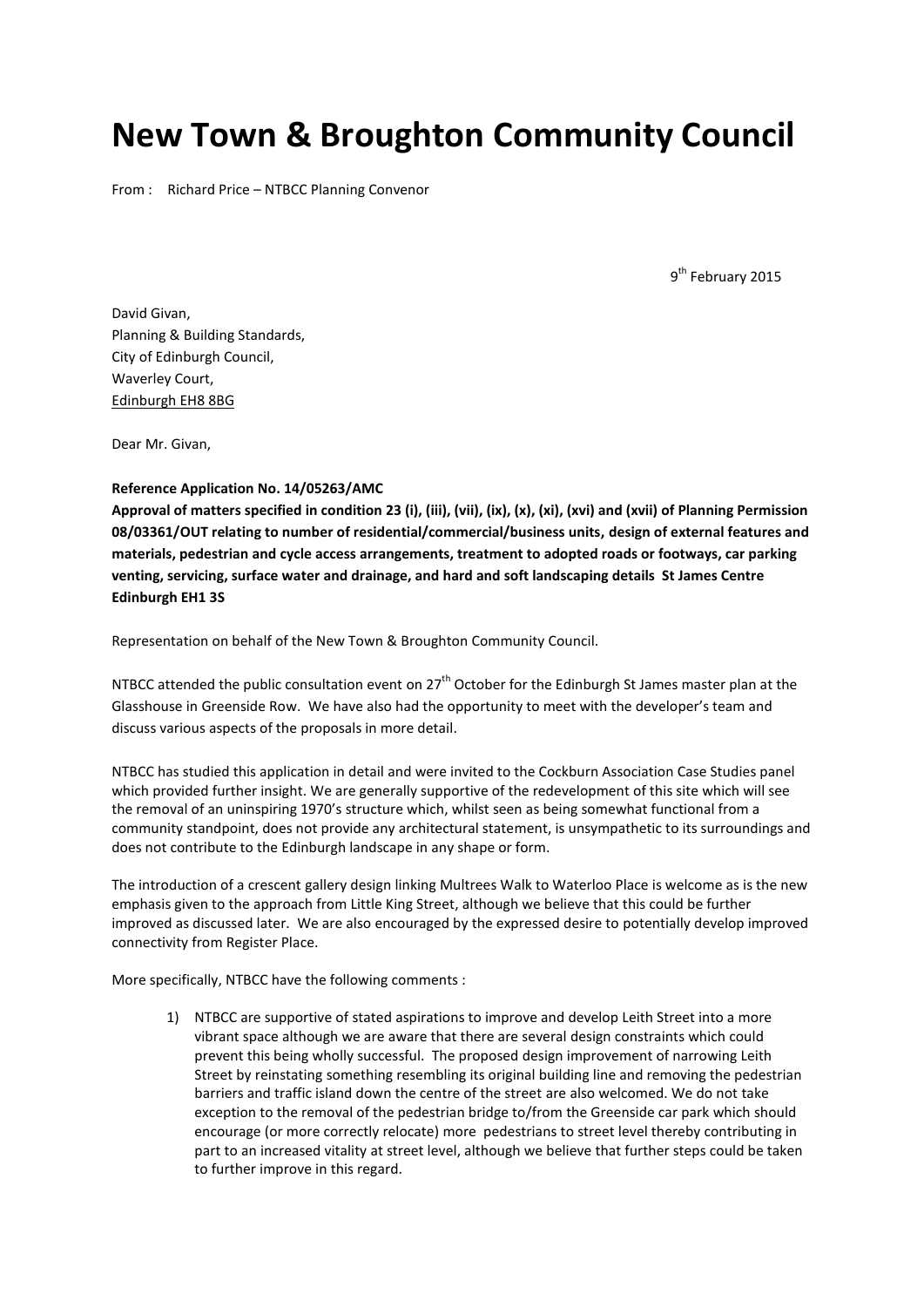However, NTBCC have some concerns over the volume of vehicular traffic predicted to either access or egress the new development from Leith Street. This is due to the high number of parking spaces (~1750 – 1800 planned vs. 600 currently) planned for the new development (although we realise that this has been already consented under 08/03361/OUT ), coupled with the predicted proportion of traffic that will exit (~65%) and access the St James development (~35%) from Leith Street. It is also unclear as to traffic management to the development for vehicles entering Leith Street from Leith Walk and whether access to the St James development is permitted. This increased traffic in Leith Street seems contrary to the desire to improve the Leith Street streetscape and amenity for pedestrians. There is also a concern, perhaps outwith this application, on the impact of these increased traffic volumes on the traffic flows around Picardy Place. We would encourage the developer, in conjunction with City of Edinburgh Council to further model these impacts and ensure that they are available in the public domain for consideration by key stakeholders. We believe that there should be some form of restriction on the volume of traffic permitted to access/exit the development from Leith Street.

However, we would also support from a pragmatic standpoint, the through route for service deliveries from Queen Street/York Place through the St James development and exiting on Leith Street. The practicalities of attempting to route these exclusively via Elder Street for both access and egress would impose an undue constraint. We would however, expect the exit onto Leith Street to be a "left turn only". This clearly would necessitate an exit from the parking facilities from Leith Street to permit this.

2) Proposed Leith Street improvements : we welcome as stated previously the desire to create an active frontage on Leith Street. This street, although an important north/south traffic connection from Edinburgh city centre and the New Town to the south side, it should have significance in its own right.

We understand that, as the subject of a separate application, there will be additional store access/ accesses from Leith Street to the current John Lewis store which will in part encourage shoppers to traverse at least the lower stretches of Leith Street.

However, it is disappointing that in a major redevelopment project that more is not being done to address the lack of active frontages facing onto neighbouring streets. Although there are additional small retail units fronting Leith Street, we believe that more could be done to reinstate more retail units on Leith Street.

The existing arrangement at Leith Street is completely 'dead' and exacerbated by the gaping vehicular entrances for trucks and cars which broadly remain unchanged in the new proposals. There is potential blight to existing businesses and improvements needs to be made to create increased footfall on the street, and act as another connector to the Omni cinema complex and shops. By creating more active uses, pedestrian activity would increase – consistent with the objective of increasing the street vitality.

3) NTBCC's final concern concerning traffic management is the proposal, as we understand it, for vehicular access/egress for the residential units (~175), to be through exclusive use of Little King Street from Leith Street.

We support the public realm improvements planned for Little King Street and believe that once the plan for relocation of the York Place tram stop to Picardy Place is completed, this route will become a major access point for pedestrian flows to the new development. This key pedestrian link is being strengthened by shop frontage improvements, as we understand it, on the current John Lewis store as well as various food and drink developments nearby, including St Andrews House. It therefore seems to NTBCC that allowing routine vehicular traffic through this route solely for the perceived convenience of the residents and perhaps as an added selling point for the residential units is inconsistent with primary use of this street.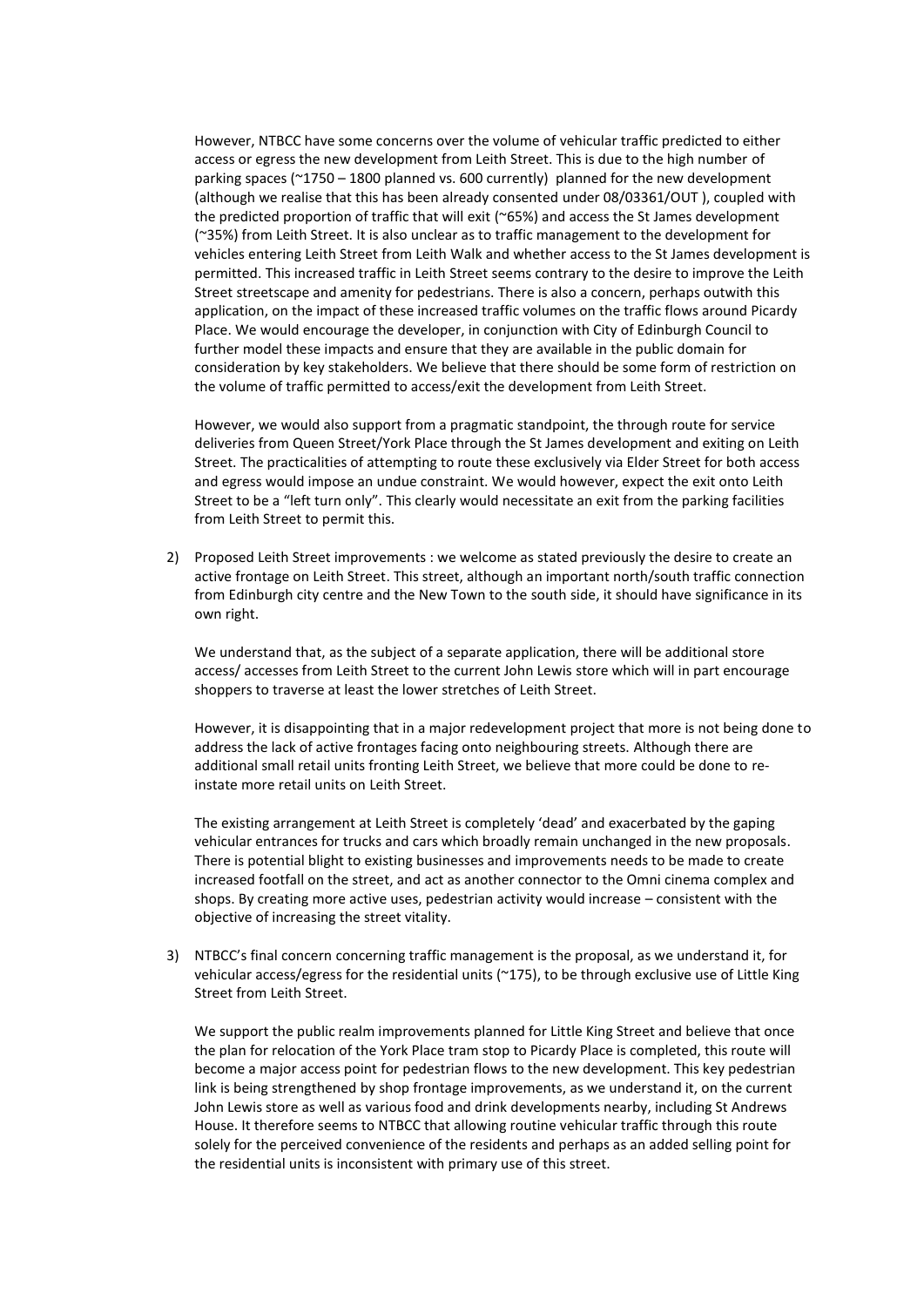We understand that this proposal is consistent with current thinking regarding "shared" spaces but give such an important pedestrian route which should become busier in the future, that this route should be fully pdestrianised.

- 4) Regarding the number of residential / commercial / business units under Condition 23 (i), we were disappointed to note no Class 2 or Class 4 units are now included. The quantum would appear to have changed from that put forward last year in application 14/02070/AMC. NTBCC notes that office uses have been dropped entirely from the scheme yet this would seem to be a convenient and accessible location and other nearby developments have indicated a strong demand for premium office space in the city centre. Offices especially those falling under Class 2 use could be seen as beneficial to this development as the principal users would be members of the public. This would contribute more significantly to the expected vibrancy of the area through increased footfall and more importantly, would also be more consistent with City of Edinburgh Council's planning policies for the city centre which seek to create a diverse, thriving welcoming and successful place. We understood from initial consultations at the outline stage that offices were significant in terms of the economic justification for the redevelopment, not least in terms of permanent job creation.
- 5) Secondly, regarding proposed Class uses, a large amount of retail use is proposed against the backdrop of declining High Streets generally and the concern over the impact of this development on the current premium shopping areas e.g. George Street. NTBCC would therefore encourage the developers to consider future adaptability, as highlighted by the Cockburn Association in their representation. It would seem beneficial to both the City of Edinburgh and the key commercial stakeholders that, during the design stage, "different permutations of users have been considered and that, on the valid planning grounds of sustainability the new quarter is futureproof." "The issue is not about whether the present consultants have assessed the market correctly in what they propose to build now, but how the building as built can cope with the situation if they have not, or if circumstances change. We also note that a significant increase in retail floor space is proposed. Whilst this could boost Edinburgh's retail offering in line with City of Edinburgh's vision ; if demand continues to decline as witnessed elsewhere across the UK, it could displace shopping from existing locations due to a competitive "race to the bottom" and cause decline elsewhere, particularly if the mall owner offers incentives. Therefore some degree of future-proofing in the design at this stage would seem both necessary and appropriate if demand does not materialise to allow full occupancy of all four floors of retail. One possible future-proofing option would be a contingency plan to allow perhaps the top level (where footfall may be challenged) to be converted to offices, for example. NTBCC therefore support the Cockburn Association's position regarding "a strategy in the quantum of development that sees an element of office use retained in the mix of uses until it has been trialled that no demand ………… exists".
- 6) NTBCC are supportive of maximising future connections between the new St James Square and West Register Square. Although this was included in NTBCC's representation on the  $27 - 31$ James Craig Walk (14/05147/FUL), we reiterate our strong desire for these associated developments to be planned holistically. We believe that ensuring maximum connectivity and permeability is vital to ensure this. We would strongly suggest that CEC Planning Department urge the interested parties to liaise appropriately to ensure that this is achieved.
- 7) NTBCC note that this is a significant development and the planned timeline coincides, wholly or in part, with several other large developments within the city centre. In addition, there are incomplete plans regarding the Picardy Place junction improvements, the extension of the tram towards either the foot of Leith Walk or further to Granton and finally, the current Leith Walk public realm improvements. Whilst the developer has outlined initial considerations to manage the significant disruption that this development may cause, NTBCC has concerns that the local infrastructure will be severely compromised by the sheer tonnage of materials that need to be removed from the development site, and to a lesser extent, the volume of materials that would need to be transported from Leith Docks for the construction. From initial discussions with the development team, they indicate that until the contracts for demolition and construction are